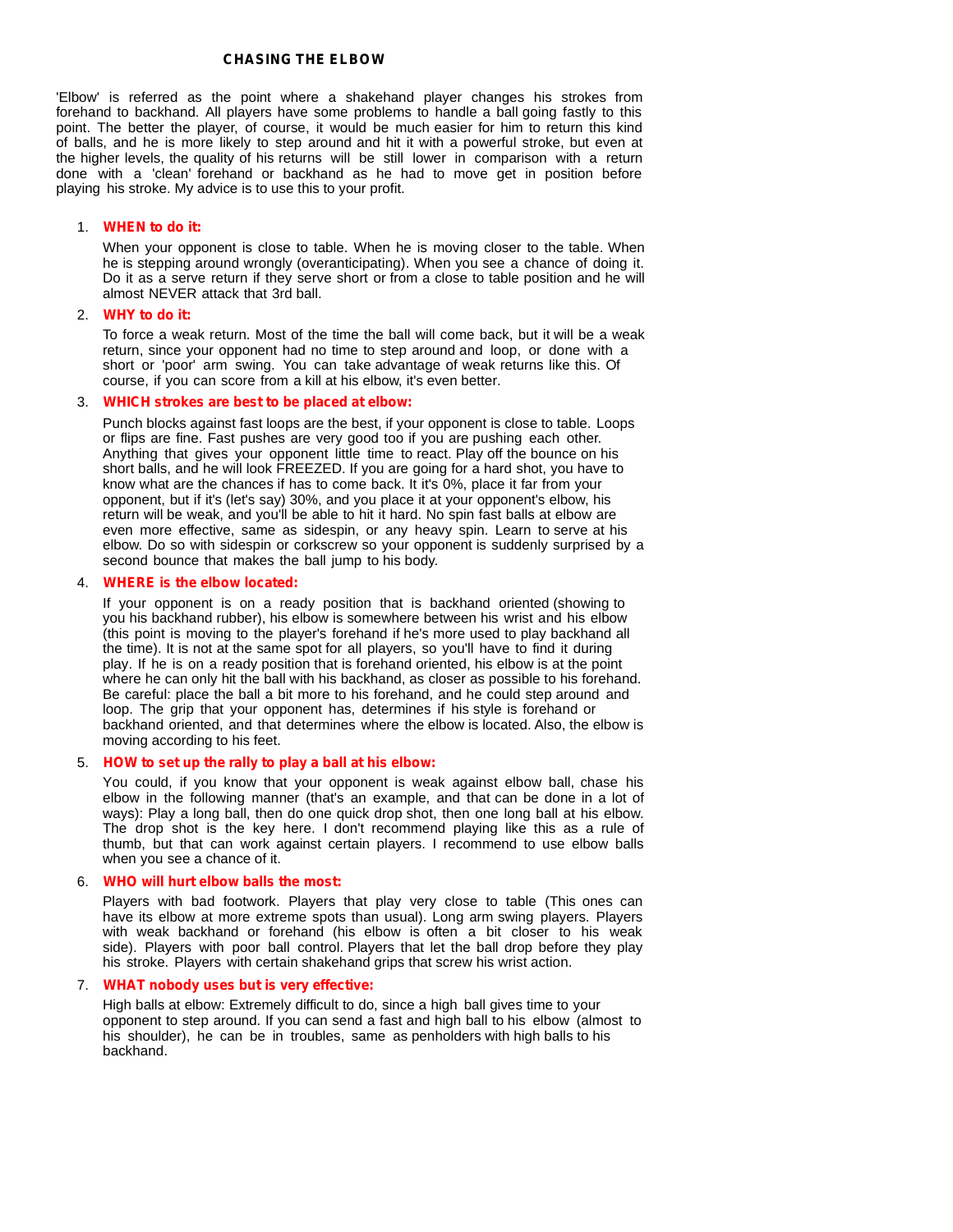# **LIFT STROKES**

## **Introduction**

This is a very technical stroke that is very deceptive. It is difficult to execute and also difficult for opponents to recognise and managed. It is only performed against relatively heavy underspin. The primary objective of a player performing this stroke is to "lift" the opponent's underspin back to him with little or no spin at the point of returning it.The whole idea is to play a fast trick on your opponent, making him to believe what is not true. Because table tennis is a fast game that relatively depends on speed and spin, it requires quick decision making and fast reflexes .You must act fast considering your opponent's stroke.



## **Executing Lift strokes**

In the process of performing lift stroke, a very experience player pretends as if he wants to loop an opponent's underspin but will only place his racket almost if not completely horizontal (see diagram above) and lift the underspin ball across the net. One important principle applicable is the fact that the stroke is by force and not by friction. If there is friction, it should result to partial underspin. The player's racket contacts the ball by taping it in an upward direction. what this means is that the player must assume the position of looping an underspin (down - up motion). If the opponent is deceived by this motion, he blocks the partial underspin or a close to motionless no -spin and the resultant effect is that the ball hits the net. Remember that you can only block top-spin drive/loop strokes with speed and not underspin or "no-spin no-speed" stroke.

## **Explanation of "no-spin & no-speed" stroke**

Take a look at the diagram above. When an opponent plays an underspin to you by chopping (preferably deep chop), you lift the ball by taping upward; what you are planning to do is to neutralise the spin, then the ball moves to your opponent's court with a "slight" underspin. This situation retards the speed to a great extent. The table surface drags the ball down and any attempt to block the ball will result to hitting the net.

## **How** to return lift strokes

What you need to do is to:

- $\circ$  Watch the player and observe if the stroke is by force or by friction. If it is by force do not block.
- Watch the ball and observe the no -spin situation. Quickly counter. If you are close to the table smash.
- Watch the ball and observe the slight under-spin situation. Quickly push. If you are close to the table counter or smash.

The only remedy to successfully return 'Lift' stroke is to perform any other strokes except blocking.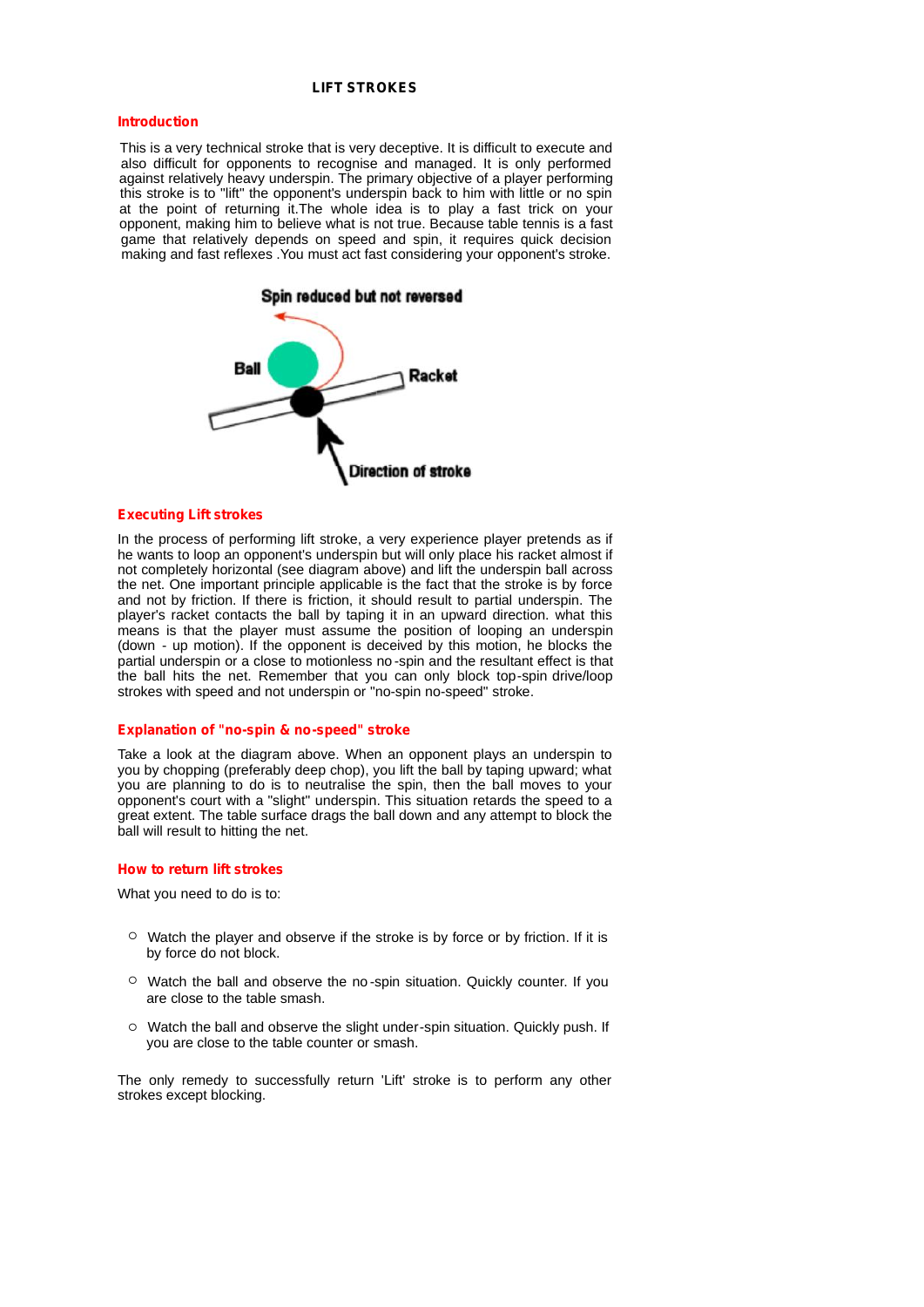# **FLIPPING? HOW TO ATTACK SHORT BALLS** By Larry Hodges

The flip is an aggressive return of a shortball-a ball that would land on your side of the table twice if given the chance. It's most often used against short serves and shourt pushes. On the backhand side, the flip is basically the same as a backhand drive, but on the forehand it's different.

A flip can be done either crosscourt, down the line, or to the middle. Flip to your opponent's weaker side most of the time (usually down the line to the backhand), but usually go crosscourt whenever you go for a very aggressive flip ( so you'll have more margin for error.) An aggressive flip to a player's middle (elbow) is also very effective, because your opponent may have trouble deciding whether to return with a forehand or a backhand.

A flip is done against a ball that has landed short. If it lands short on the forehand side, it can be awkward to reach. For this shot, you'll also need to learn stepping -in footwork.

# **WHY IS THE FLIP IMPORTANT?**

You could use a normal forehand drive against a short ball to the forehand, but it would be awkward because the table is in the way. A Flip is less awkward and more deceptive. But don't overuse the flip; just the threat of it makes your other returns more effective. Too many flips and your opponent gets used to them.

# **EXECUTING THE FLIP**

When your opponent serves or pushes short, you'll have to step in to flip. If you reach over the table you'll be off balance and have trouble controlling the shot, especially if you're short. Even tall players have to step in, or they too will not hit their best shot. Most players have little trouble reaching a ball short to their backhand but find it very awkward to deal with the short one the forehand unless they step in.

If you're a step or so away from the table, step forward first with your left leg, getting it close to the endline. If you're already close, don't move the left leg. The longer your legs are, the easier stepping in will be.

Step in with your right leg under the table and toward the ball. Get the leg as far under the table as you can comfortably. Most of your weight should now be on the right foot. Reach over the table with the racket, with your body facing where the contact will be. Against backspin, cock your wrist down and open the racket; otherwise, cock your wrist straight back and keep the racket perpendicular to the floor. Bring the racket to a position just behind the contact point.

Bring the racket forward with your elbow. Then snap your wrist forward (and slightly up against backspin.) Your wrist should rotate at contact, which closes the racket some. Contact should be an upward grazing motion against backspin for control, or straight through and forward against topspin or for extra speed. The stroke against backspin and topspin is essentially the same, but you should open your racket more and stroke slightly up against backspin.

Contact should be on the back bottom of the ball against backspin, on the back or top back of the ball against other spins. Make sure to contact the ball directly opposite where you want it to go. When flipping, make sure to flip to wide angles-either crosscourt at a wide angle or straight down the line (unless you go after your opponent's middle.) Step back quickly, and return to ready position.

If the ball you're flipping is high, "flip kill" it. This is just a flip at full power. Use both wrist and elbow snap for power, and go crosscourt so you'll have more room.